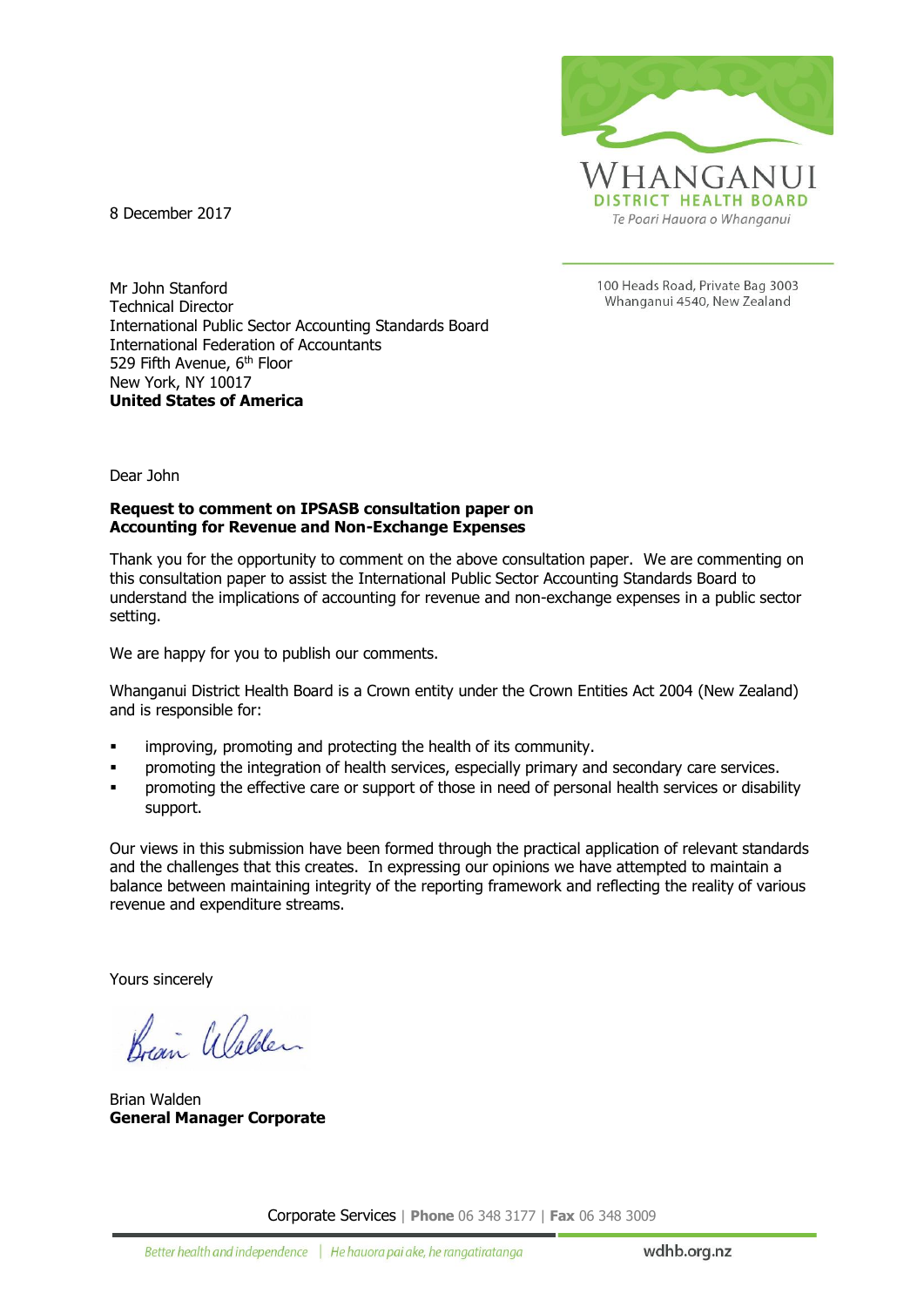# **Request for comments**

## **Preliminary view 1 (following paragraph 3.8)**

The IPSASB considers that it is appropriate to replace IPSAS 9, Revenue from Exchange Transactions, and IPSAS 11, Construction Contracts with an IPSAS primarily based on IFRS15, Revenue from Contracts with Customers. Such an IPSAS will address Category C transactions that:

- involve the delivery of promised goods or services to customers as defined in IFRS 15; and
- arise from a contract (or equivalent binding arrangement) with a customer which establishes performance obligations.

Do you agree with the IPSASB's Preliminary View 1? If not, please give your reasons

**Yes**

## **Preliminary view 2 (following paragraph 3.9)**

Because Category A revenue transactions do not contain any performance obligations or stipulations, the IPSASB considers that these transactions will need to be addressed in an updated IPSAS 23.

Do you agree with the IPSASB's Preliminary View 2? If not, please give your reasons.

**Yes**

## **Specific matter for comment 1 (following paragraph 3.10)**

Please provide details of the issues that you have encountered in applying IPSAS 23, together with an indication of the additional guidance you believe is needed in an updated IPSAS 23for:

- a) Social contributions; and/or
- b) Taxes with long collection periods.

If you believe that there are further areas where the IPSASB should consider providing additional guidance in an updated IPSAS23, please identify these and provide details of the issues that you have encountered, together with an indication of the additional guidance you believe is needed.

### **No comment. There are no revenue streams of this type received or applied by Whanganui District Health Board.**

### **Preliminary view 3 (following paragraph 4.64)**

The IPSASB considers that Category B transactions should be accounted for using the Public Sector Performance Obligation Approach. Do you agree with the IPSASB's Preliminary View 3? If not, please give your reasons.

### **The Whanganui District Health Board does not agree with the use of the Public Sector Performance Obligation Approach.**

The Whanganui District Health Board believes that there is a danger that the Performance Obligation Approach may restrict development of an outcome based approach to social sector service delivery and difficulties may arise in determining the level of obligation completed.

The Whanganui District Health Board believes that Approach 1 – Option (e) combined with Approach  $1 -$  Option (a) is the preferable solution.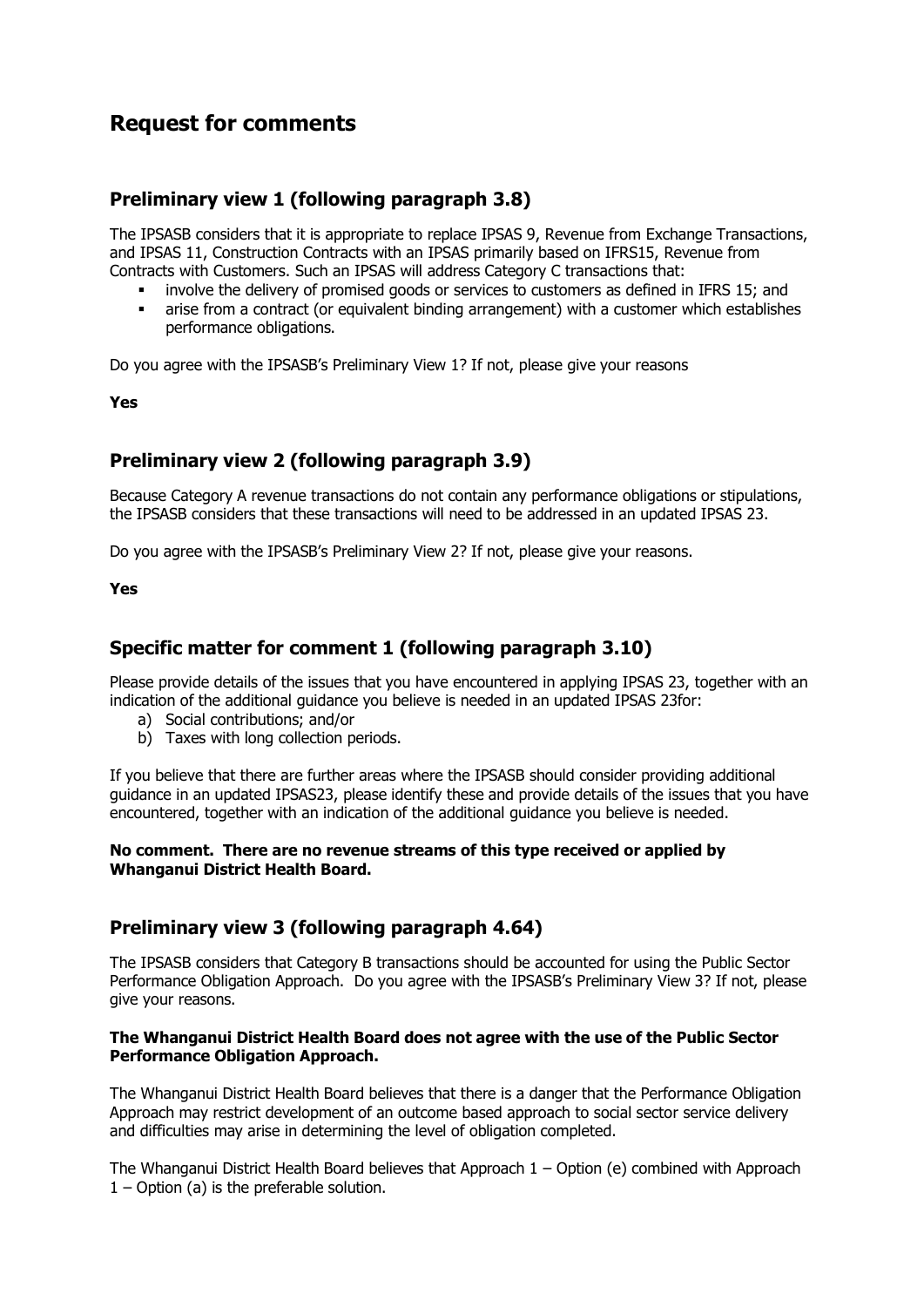The social sector is increasingly moving towards an outcome based approach to measuring the success of funding decisions and determining value for money. To reflect this change, social sector agreements are increasingly moving towards expressing obligations in terms of outcome improvement. However, outcomes in the social sector are impacted by a wide range of social sector services that are often provided by an equally wide range of entities, creating difficulty in attributing achievement of obligations under funding agreements.

Further to the challenges created through an outcome based approach to funding, traditional obligations under funding arrangements are often required to be expressed in broad terms to allow service providers the flexibility to respond to service user needs. Service provision may neither be linear, nor reflective of the resource requirements of the service provider, nor reflective of the outputs a service provider in delivering the service. A simple example could be two individuals requiring social work input. One individual may require consistent help of a social worker for an extended period of time whilst the other may require a short intervention, to achieve the same outcome for both.

The Whanganui District Health Board believes that the Performance Obligation Approach will encourage inclusion of obligation measures within funding agreements, which may not be consistent with either the outcomes sought through the funding agreement or reflect service delivery, in an attempt to readily establish the extent of the obligations completed.

Whanganui District Health Board believes Approach  $1 -$ Option (e) combined with Approach  $1 -$ Option (a) provides an entity with surety around revenue recognition flows in an uncertain measurement environment through the use of time as a standard measure, whilst providing transparency of future revenue to be received by disclosure in net assets. The approach will also be less inclined to create artificial performance obligation measures, particularly widget counting, that may be counter to an outcomes based service delivery focus.

### **Specific matter for comment 2 (following paragraph 4.64)**

The IPSASB has proposed broadening the requirements in the IFRS15 five-step approach to facilitate applying a performance obligation approach to Category B transactions for the public sector. These five steps are as follows:

- Step 1 Identify the binding arrangement (paragraphs 4.29-4.35);
- Step 2 Identify the performance obligation (paragraphs 4.36-4.46);
- Step  $3$  Determine the consideration (paragraphs  $4.47 4.50$ );
- Step  $4$  Allocate the consideration (paragraphs  $4.51 4.54$ ); and
- Step 5 Recognise revenue (paragraphs 4.55 4.58).

Do you agree with the proposals on how each of the IFRS15 five-steps could be broadened? If not, please explain your reasons.

#### **Yes, but the Whanganui District Health Board does not prefer this approach.**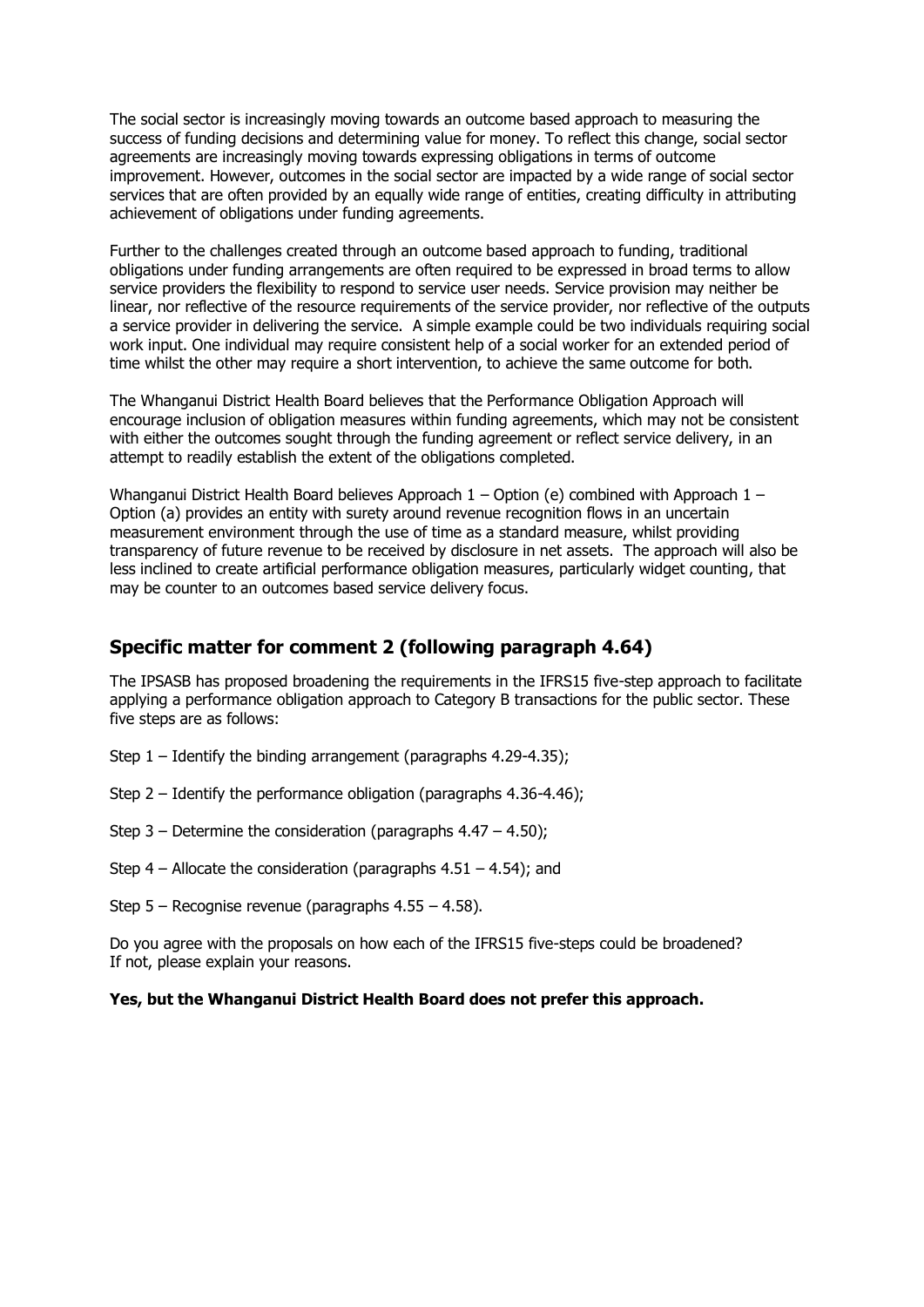## **Specific matter for comment 3 (following paragraph 4.64)**

If the IPSASB were to implement Approach 1 and update IPSAS23 for Category B transactions, which option do you favour for modifying IPSAS23 for transactions with time requirements (but no other stipulations):

Option(b) – Require enhanced display/disclosure;

Option(c) – Classify time requirements as a condition;

Option(d) – Classify transfers with time requirements as other obligations; or

Option(e) -Recognise transfers with time requirements in net assets/equity and recycle through the statement of financial performance.

Please explain your reasons.

### **The Whanganui District Health Board favours Option (e) – refer to Preliminary view 3.**

Option (b) - The public sector funding arrangements are often based on a year-by-year basis where funding received but not utilised in the current period becomes no longer available if it is unable to be recognised as a future obligation. Option (b) would not resolve this within the Statement of Financial Position.

Option (c) – The Whanganui District Health Board believes this option would create too many exceptions to the current reporting framework.

Option (d) – The Whanganui District Health Board believes this option has merit, however, believes Option (e) provides greater transparency.

### **Specific matter for comment 4 (following paragraph 4.64)**

Do you consider that the option that you have identified in SMC 3 should be used in combination with Approach 1 Option (a) – Provide additional guidance on making the exchange/non-exchange distinction? Yes / No

Please explain your reasons.

#### **Yes.**

**The exchange/non-exchange distinction is a complicated area. The public sector has a wide variety of funding mechanisms and increased guidance would assist to increase consistency across the sector.**

### **Preliminary view 4 (following paragraph 5.5)**

The IPSASB considers that accounting for capital grants should be explicitly addressed within IPSAS. Do you agree with the IPSASB's Preliminary View 4? If not, please give your reasons.

### **Yes, worth considering.**

### **Specific matter for comment 5 (following paragraph 5.5)**

(a) Has the IPSASB identified the main issues with capital grants?

If you think that there are other issues with capital grants, please identify them.

(b) Do you have any proposals for accounting for capital grants that the IPSASB should consider? Please explain your issues and proposals.

#### **No comment**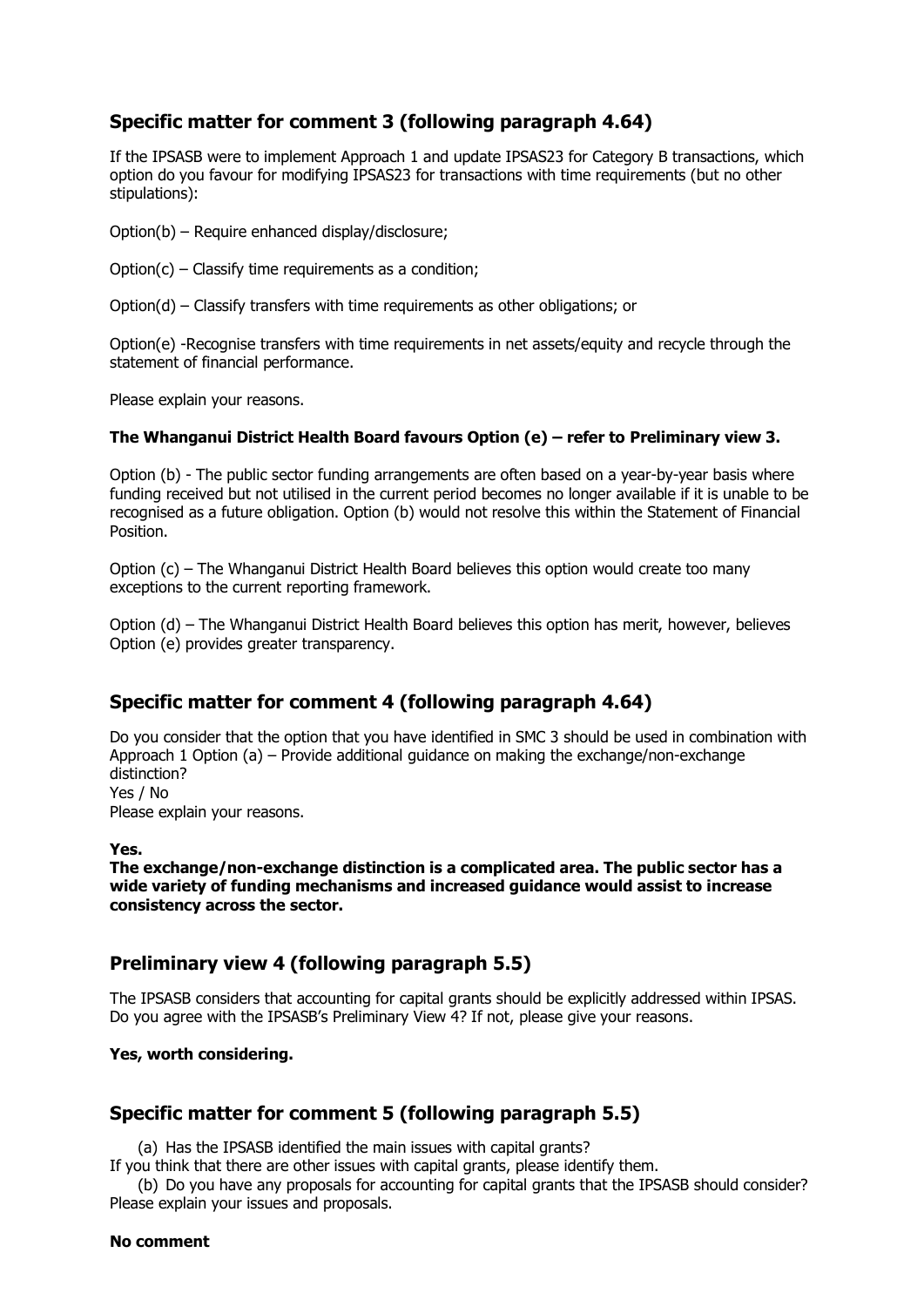# **Specific matter for comment 6 (following paragraph 5.9)**

Do you consider that the IPSASB should:

(a) Retain the existing requirements for services in-kind, which permit, but do not require recognition of services in-kind; or

(b) Modify requirements to require services in-kind that meet the definition of an asset to be recognised in the financial statements provided that they can be measured in a way that achieves the qualitative characteristics and takes account of the constraints on information; or (c) An alternative approach.

Please explain your reasons. If you favour an alternative approach please identify that approach and explain it.

### **The Whanganui District Health Board believes should choose option (b).**

In some public sector and not-for profit entities, services in kind can make up a significant portion of their operating activity. Not measuring this could considerably understate the size of the organisation's operations and its significance to the economy for all stakeholders and decision makers. The Whanganui District Health Board suggests a differential reporting approach to this to ensure the cost of measurement for an organisation does not outweigh the benefit.

## **Preliminary view 5 (following paragraph 6.37)**

The IPSASB is of the view that non-exchange transactions related to universally accessible services and collective services impose no performance obligations on the resource recipient. These nonexchange transactions should therefore be accounted for under The Extended Obligating Event Approach.

Do you agree with the IPSASB's Preliminary View 5? If not, please give your reasons.

**Yes.**

## **Preliminary view 6 (following paragraph 6.39)**

The IPSASB is of the view that, because there is no obligating event related to non-exchange transactions for universally accessible services and collective services, resources applied for these types of non- exchange transactions should be expensed as services are delivered.

Do you agree with the IPSASB's Preliminary View 6? If not, please give your reasons.

**Yes.**

## **Preliminary view 7 (following paragraph 6.42)**

The IPSASB is of the view that where grants, contributions and other transfers contain either performance obligations or stipulations they should be accounted for using the PSPOA which is the counterpart to the IPSASB's preferred approach for revenue.

Do you agree with the IPSASB's Preliminary View 7? If not, please give your reasons.

**Yes.**

### **Preliminary view 8 (following paragraph 7.18)**

The Board considers that at initial recognition, non-contractual receivables should be measured at face value (legislated amount) of the transaction(s) with any amount expected to be uncollectible identified as an impairment. Do you agree with the IPSASB's Preliminary View 8?

**Yes.**